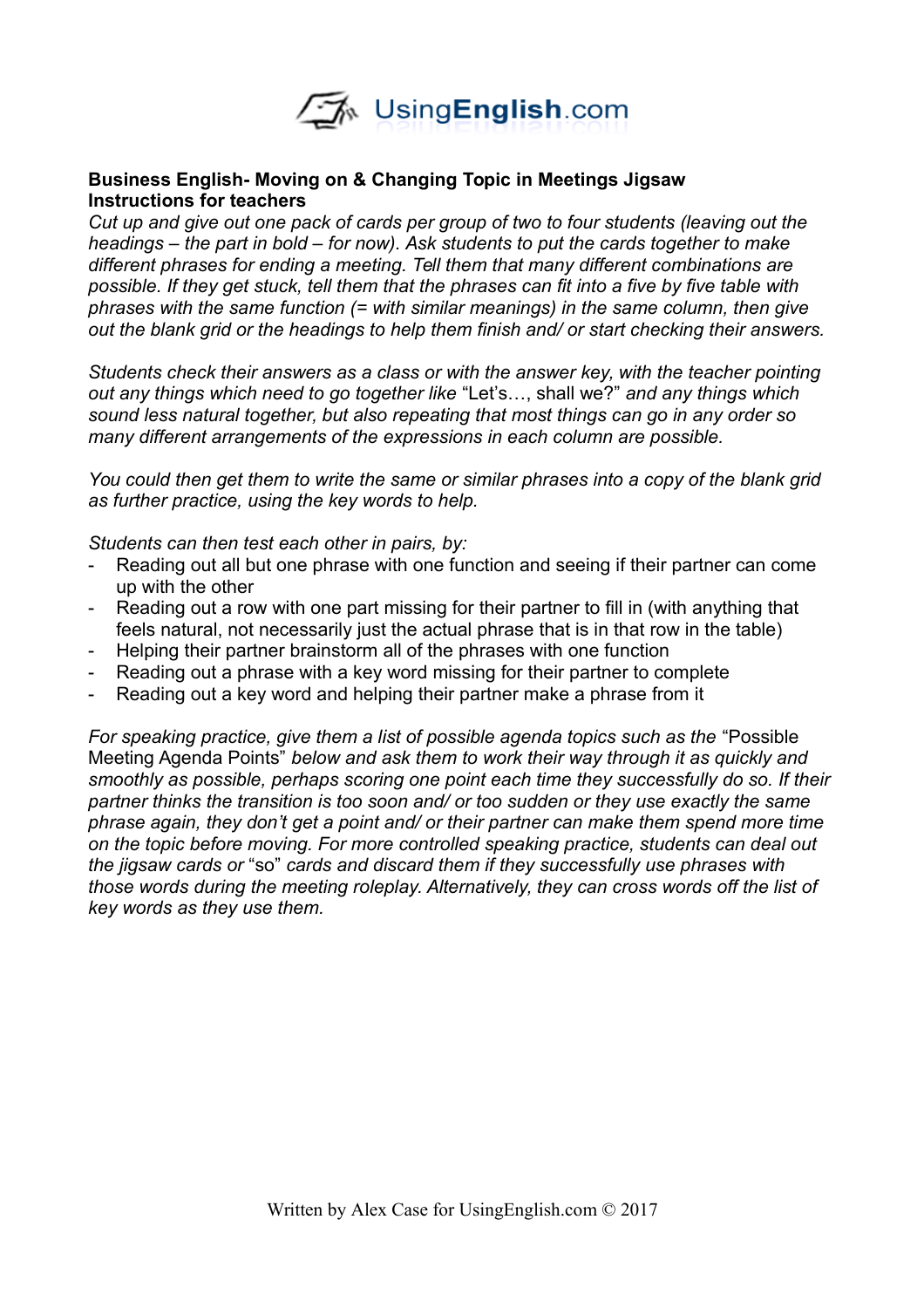

## **Moving on/Changing topic phrases jigsaw Cards to cut up/Suggested answers**

| <b>Transitions</b><br>language (=<br>smoothly<br>changing topic) | Giving reasons<br>for changing<br>topic                |     | <b>Suggesting</b><br>changing topic                     | Softening<br>language/<br>Language to get<br>a response |
|------------------------------------------------------------------|--------------------------------------------------------|-----|---------------------------------------------------------|---------------------------------------------------------|
| <b>SO</b>                                                        | I think we have<br>covered that                        | ,SO | shall we look at<br>the next item on<br>the agenda      | if you don't mind                                       |
| right                                                            | we all seem to be<br>in agreement                      |     | let's have a look<br>at the next topic                  | shall we                                                |
| anyway                                                           | we don't seem to<br>be getting<br>anywhere on that     |     | I think we should<br>talk about the<br>next subject     | don't you think                                         |
| well (then)                                                      | we still have a few<br>more things to<br>discuss       |     | it's time to turn<br>our attention to<br>the next point | if that's okay                                          |
| okay (then)                                                      | we can talk about<br>this again in the<br>next meeting |     | we can move<br>onto the next<br>point on the<br>agenda  | can't we                                                |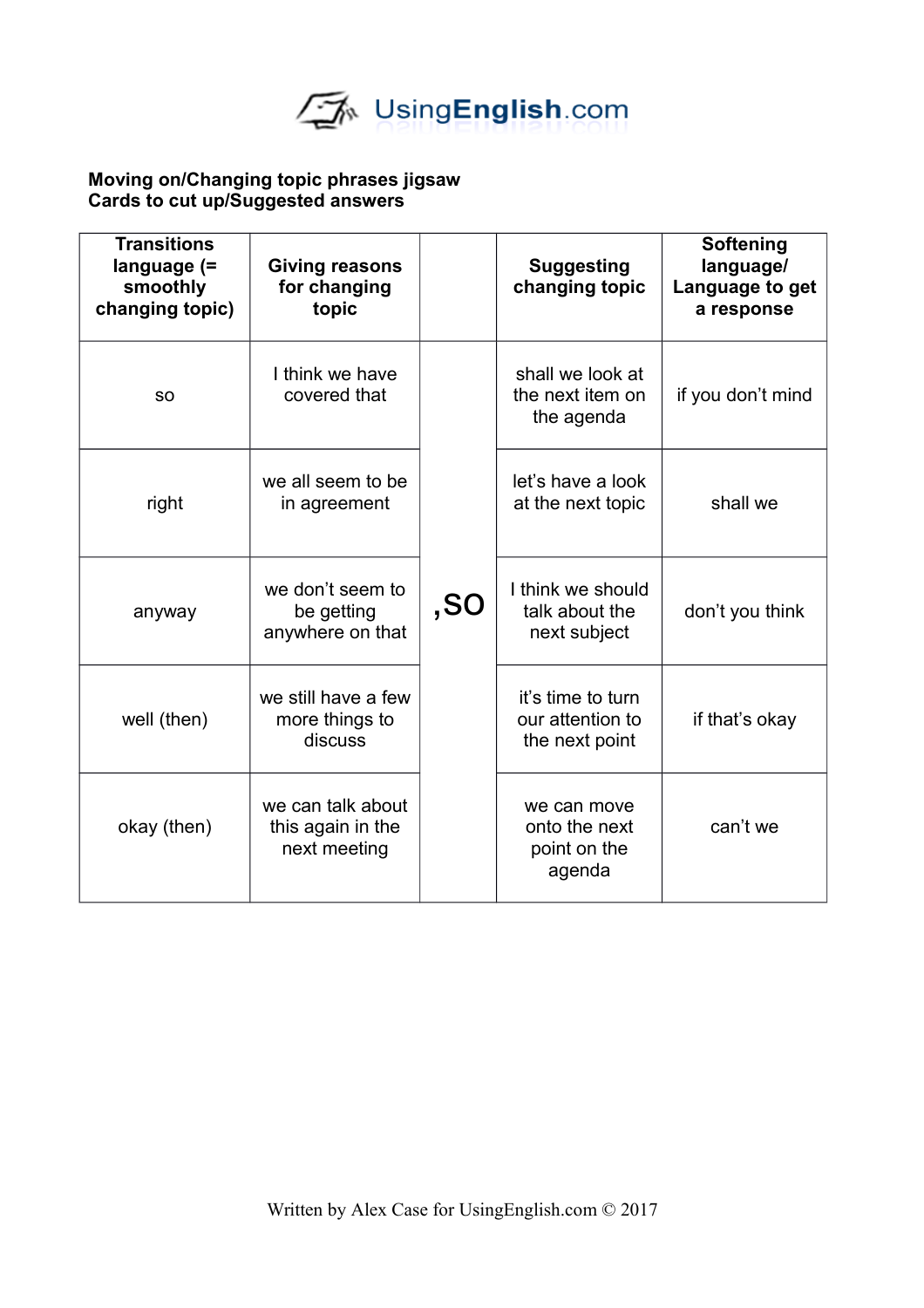

# **Blank grid for moving on/ changing topic phrases**

*Use the blank grid below to help with the jigsaw task.*

| <b>Transitions</b><br>language (=<br>smoothly<br>changing topic) | <b>Giving reasons</b><br>for changing<br>topic | <b>Suggesting</b><br>changing topic | <b>Softening</b><br>language/<br>Language to get<br>a response |
|------------------------------------------------------------------|------------------------------------------------|-------------------------------------|----------------------------------------------------------------|
|                                                                  |                                                |                                     |                                                                |
|                                                                  |                                                |                                     |                                                                |
|                                                                  |                                                |                                     |                                                                |
|                                                                  |                                                |                                     |                                                                |
|                                                                  |                                                |                                     |                                                                |

*After you check your answers, take off the cards and without looking at them write in the boxes in the table above with suitable expressions. Other phrases not on the cards are also possible.* 

*Use the key words on the next page to help with the task above. Not all the boxes above have key words.*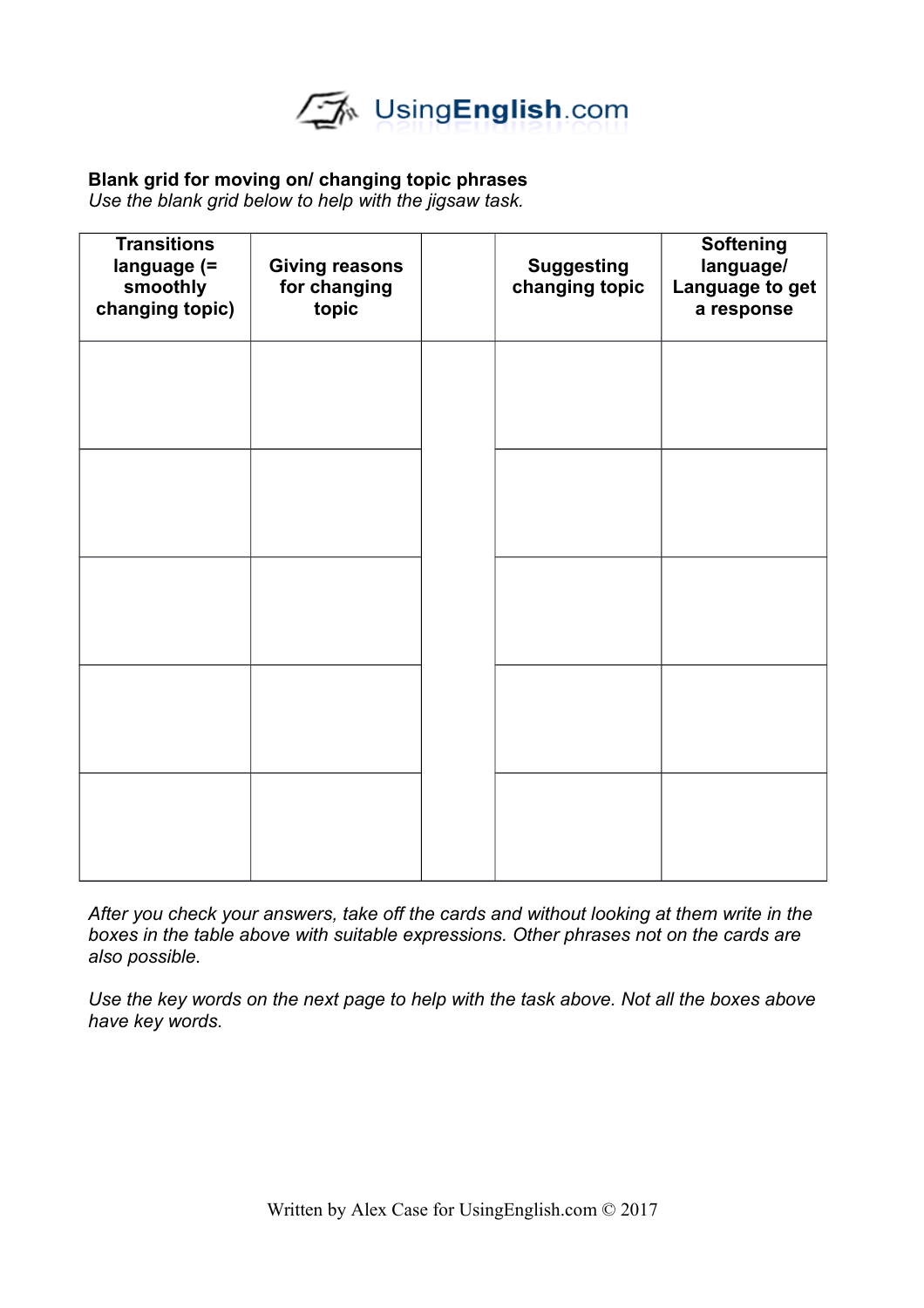

## **Key words for moving on/changing topic**

*Use the words below to help with the brainstorming task above.*  then covered item mind agreement look anywhere subject discuss turn okay again move guess

*While you work your way (quickly) through the agenda of a meeting, try to use key words from above, crossing them off as you do so.*

#### **Changing topic/Moving on in meetings error correction**

*Find and correct one error in each phrase below.* 

So, I think we covered that, so shall we look at the next item on the agenda, if you don't mind?

Right, we all seem to be in agreement, so let's have a look the next topic, shall we?

Anyway, we don't seem to be getting anywhere on that, so I think we should talk about the next agenda, don't you think?

Then, we still have a few more things to discuss, so it's time to turn our attention to the next point, if that's okay.

Okay then, we can talk about this again in the next meeting, so we can move on the next point on the agenda, can't we?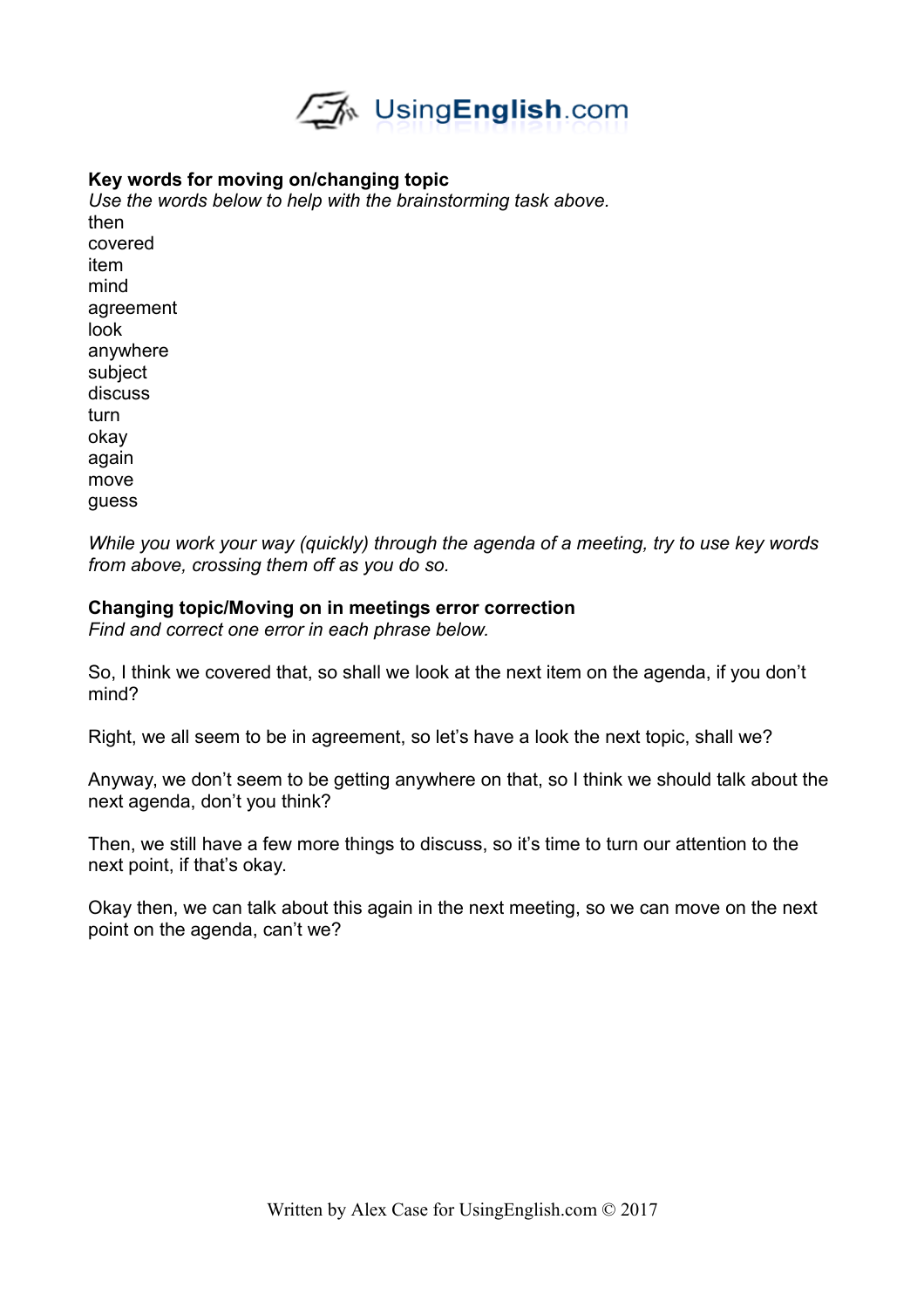

## **So cards**

*Deal out the cards between you. While you roleplay a meeting, you can discard a card if you use a phrase with* "so" *to smoothly move onto another topic. You must use a phrase that no one has used so far, but even small changes are fine. Your partner can make you take the card back if you repeat a phrase or change topics too suddenly.* 

| SO        | SO        | <b>SO</b> | SO        |
|-----------|-----------|-----------|-----------|
| <b>SO</b> | <b>SO</b> | <b>SO</b> | <b>SO</b> |
| <b>SO</b> | SO        | <b>SO</b> | <b>SO</b> |
| <b>SO</b> | SO        | <b>SO</b> | <b>SO</b> |
| SO        | <b>SO</b> | <b>SO</b> | <b>SO</b> |
| SO        | <b>SO</b> | <b>SO</b> | SO        |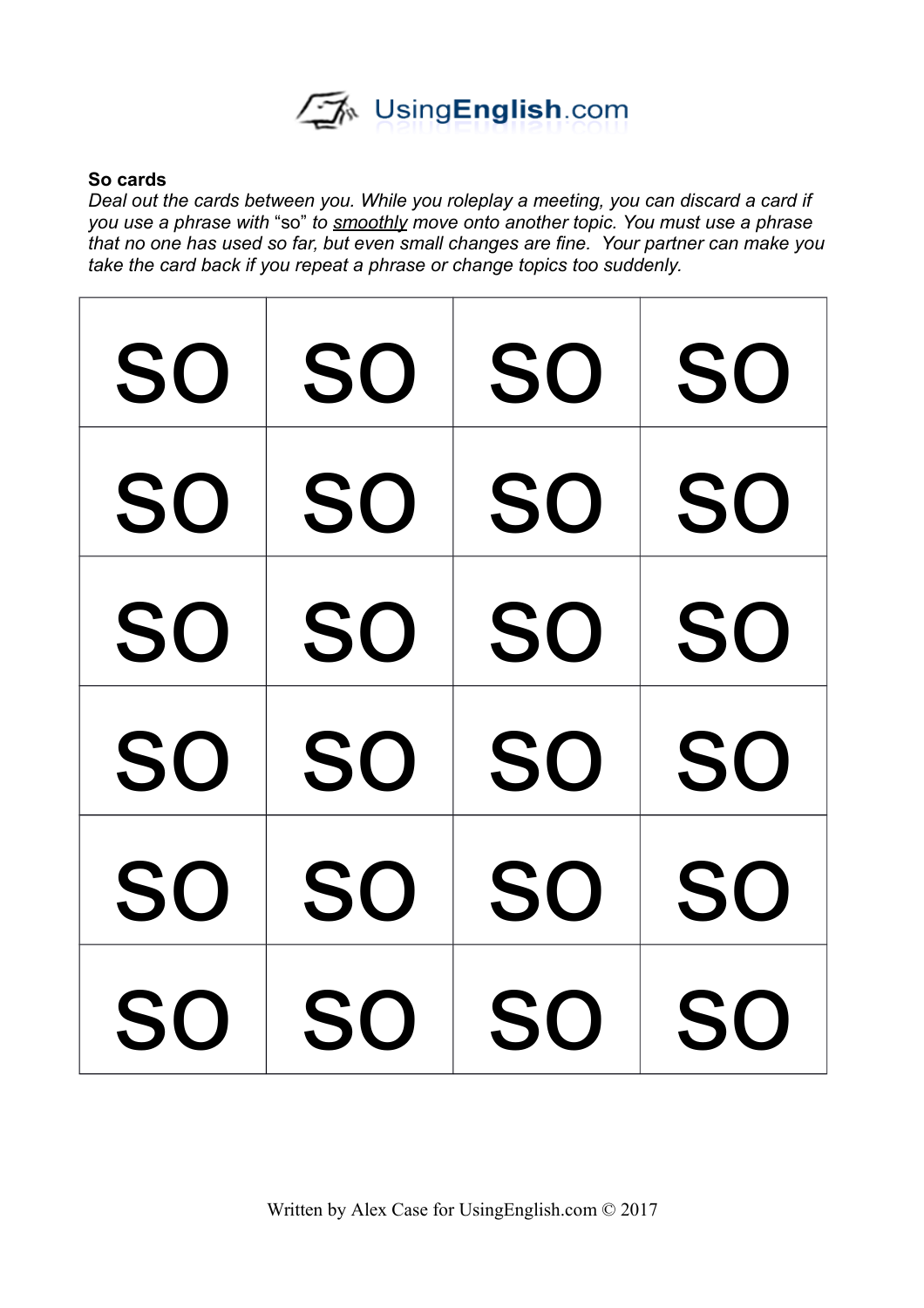

# **Possible meeting agenda points**

*Hold a meeting on as many of the topics below as you can, smoothly moving on as soon as you agree or it is clear you can't agree. If you feel more discussion is needed, you can stop your partner moving on.* 

- Admin(istration)/ Documents/ Paperwork
- Auditing/ Being audited
- Borrowing/Debt
- **•** Branches/ Subsidiaries
- Changes in the economy
- **•** Competitiveness
- Compliance
- Conflicts, e.g. between partner companies or different departments
- Contract(s)
- Cooperating/ Working together (joint ventures etc)
- **•** Costs
- Customer feedback/ Market research
- Customer support/ Customer service
- **•** Efficiency
- **•** Freelance staff/ Agency staff
- HR/ Personnel (staffing/ recruitment, job satisfaction, staff development, training, etc)
- $\bullet$  Investment(s)
- (New) laws/ regulations
- $\bullet$  M&A
- Market share
- Marketing (advertising, sponsorships, etc)
- New markets/ Expanding (abroad)
- Outsourcing
- Pay and conditions (performance-related bonuses, overtime, work-life balance, etc)
- **•** Pensions/ Retirement
- (Short-term/ Long-term) planning/ strategy
- PR (= public relations)/ Media relations
- Property/ Premises
- Problems/ Complaints
- Product launch
- Profit (margins)
- Projects (action plans, progress, etc)
- R&D (= research and investment)/ New products/ Innovation
- Reorganisation/ Restructuring/ Downsizing
- (Re-)scheduling
- Social media
- Staff turnover
- **•** Stockmarket/ Shareholders
- Supplies/ Suppliers